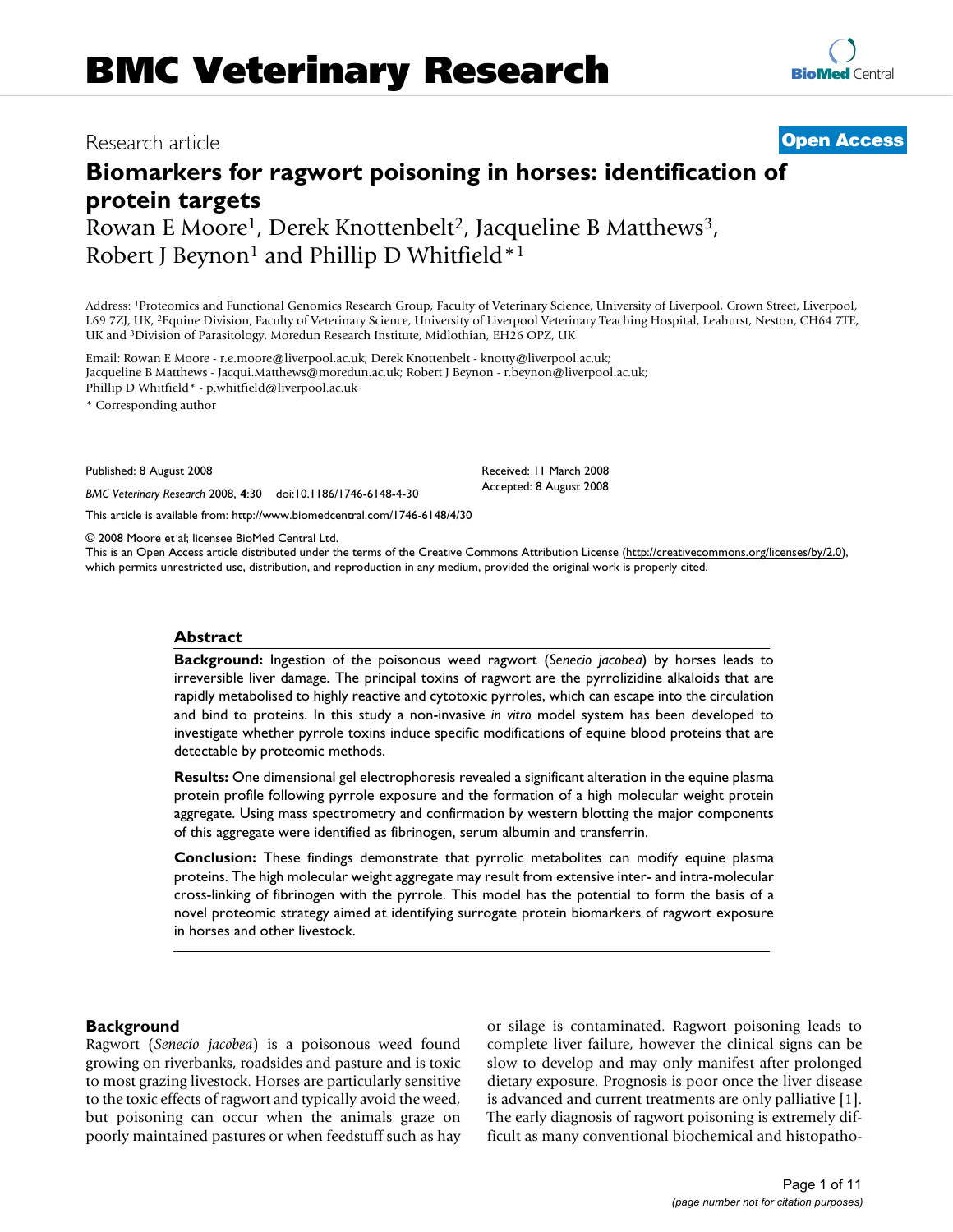logical indicators of the disease are non-specific and do not discriminate ragwort poisoning from other immune, infectious or toxic diseases [2].

The toxic precursors in ragwort are pyrrolizidine alkaloids [3-5]. Amongst the most prominent pyrrolizidine alkaloids found in ragwort are jacobine, erucifoline and senecionine [6,7]. Following ingestion of ragwort the pyrrolizidine alkaloids are absorbed from the gastrointestinal tract and pass to the liver where they can be rapidly metabolised by the cytochrome P450 system to reactive and cytotoxic pyrroles [8,9] (Figure 1). The pyrrolic metabolites bind to liver macromolecules such as DNA, eliciting cell injury [10,11] but they can also escape into the circulation where they react with the thiol groups of cysteine residues of blood proteins [12,13]. The persistence of these adducts formed the basis of one chemical analysis that was developed over a decade ago [14,15]. In this test, haemoglobin thioesters were treated with ethanolic silver nitrate under acidic conditions, releasing a diethoxyether form of the bound pyrrole that can be identified by thin-layer chromatography, gas chromatography or high performance liquid chromatography. This approach has been used to confirm ragwort poisoning in horses [16], cattle [17] and yaks [18] but has not been adopted widely.

An alternative strategy might be to directly analyse pyrrole-protein complexes in blood rather than by the recovery of the xenobiotics. In this study an *in vitro* model system has been developed to investigate whether pyrrole toxins induce specific modifications of equine blood proteins that are detectable by proteomic methods. Such an approach may identify target proteins that could serve as surrogate markers of ragwort exposure. It offers the possibility of a novel analytical strategy to improve the diagnosis of ragwort toxicity in horses and other livestock.

# **Results and discussion**

Ethical considerations preclude toxicological studies that would require horses to be exposed to ragwort. Therefore, an *in vitro* model system was developed to determine the modifications to horse blood proteins induced by the toxic metabolites of ragwort. Commercial preparations of the major pyrrolizidine alkaloids from ragwort are expensive and therefore a structurally and chemically related pyrrolizidine alkaloid, monocrotaline, was used to optimise methodologies. The model involved the chemical oxidation of monocrotaline to its pyrrolic derivative, dehydromonocrotaline (DHM), followed by modification of horse proteins obtained from surplus clinical blood samples taken for diagnostic purposes. Proteomic methods were then used to detect specific alterations of the equine blood proteins.

# *Pyrrole modification of equine haemoglobin*

Pyrrole thioesters of haemoglobin are believed to be relatively stable [12-14] and may remain in the bloodstream for the lifespan of the erythrocyte (approximately four months in the horse). The detection of pyrrole-modified haemoglobin molecules could act as an indicator of ragwort exposure over a prolonged period. Equine haemoglobin, prepared from freshly collected blood, was incubated *in vitro* with varying concentrations of synthesised DHM and analysed for evidence of pyrrole modification. 1-D SDS-PAGE showed no changes in the profile of



## Figure 1

**Chemical structure of pyrrolizidine alkaloids**. Jacobine is one of the major pyrrolizidine alkaloids found in ragwort. The related pyrrolizidine alkaloid, monocrotaline was used in the experimental procedures of this study. Monocrotaline was chemically oxidised to its pyrrolic derivative, dehydromonocrotaline (DHM) and exposed to equine plasma proteins.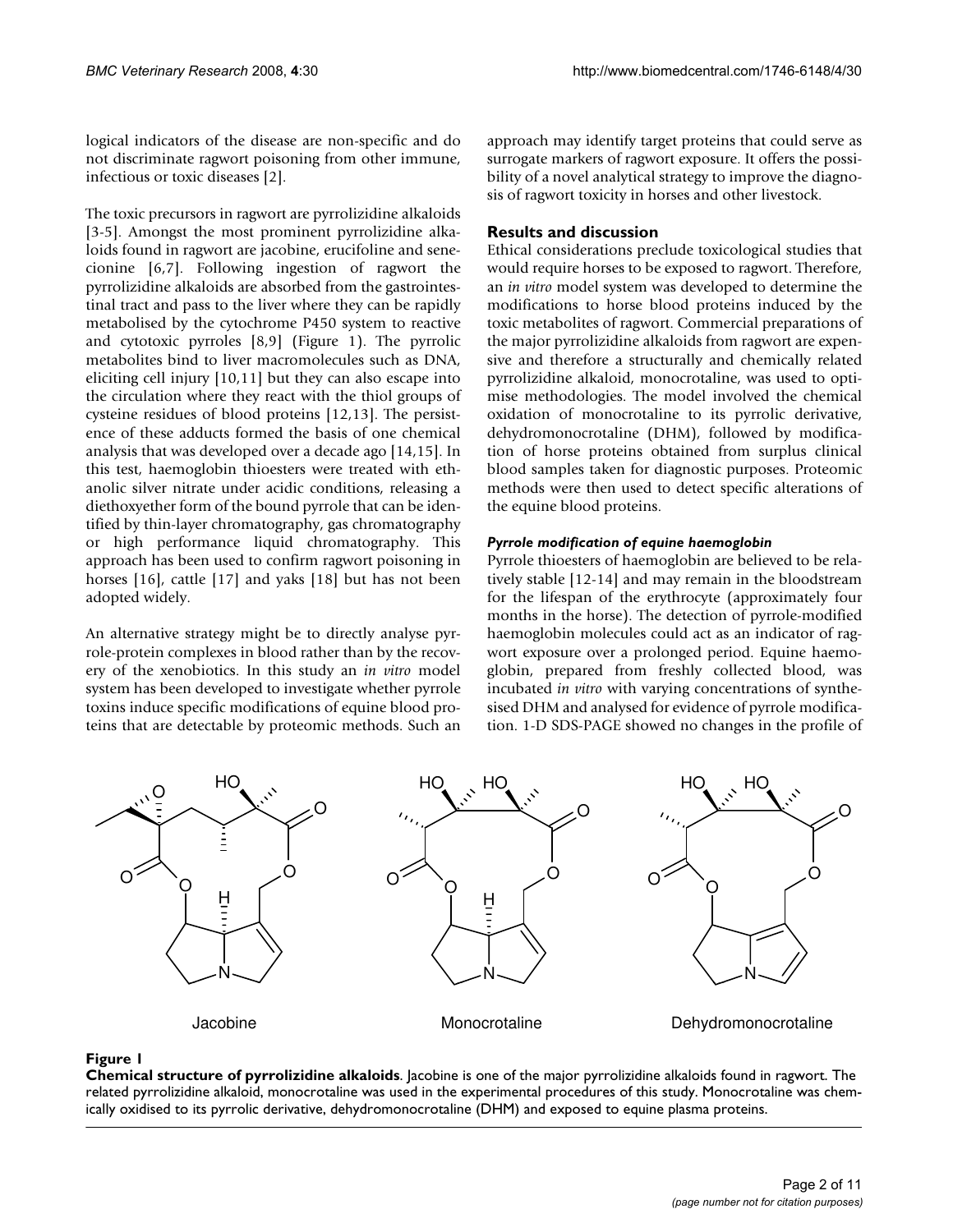the haemoglobin following pyrrole exposure and simply separated the  $\alpha$ - and  $\beta$ -chains. This approach was unlikely to provide sufficient resolution to discriminate between modified and non-modified haemoglobin molecules if a single cysteine residue had been adducted. The haemoglobin molecule was further analysed by intact protein mass spectrometry. Free cysteine and cysteine-containing peptides such as glutathione are readily modified by pyrrolic metabolites [19-21]. The adduction of a pyrrole to a cysteine residue would be expected to increase the molecular weight of each haemoglobin chain by either 117 or 135 Da, depending on whether the pyrrole moiety dehydrates. Intact mass analysis of the haemoglobin using electrospray ionisation-mass spectrometry (ESI-MS) revealed two peaks at  $15,114 \pm 2$  Da and  $16,008 +/-2$  Da, which corresponded to the predicted molecular weights of the  $α$ - and β-chains respectively. An additional peak at 15,098 +/- 2 Da was due to a Phe<sub>24</sub> $\rightarrow$ Tyr<sub>24</sub> variant of the α-chain equine haemoglobin, whilst a peak detected at 16,313 +/- 2 Da was attributed to the glutathionylated form of the β-chain, indicating that the cysteine residue was accessible in a significant proportion of the β-chain. The haemoglobin was also digested with trypsin and the resultant peptides were analysed by matrix assisted laser desorption ionisation-time-of-flight-mass spectrometry (MALDI-ToF-MS). Despite 90% sequence coverage of each of the globin chains, the analysis failed to reveal any pyrrole modification of the cysteine containing peptide.

The inability to detect pyrrole adducts may be due to a combination of factors. The pyrrole modification may be spread over the  $α$ - and  $β$ -chains of haemoglobin and it is possible that the extent of modification of haemoglobin is too low to be observed in the predominant unmodified haemoglobin pool. It is also possible that glutathione in the erythrocytes may have protected the haemoglobin from pyrrole modification, however glutathione-pyrrole adducts were not detected in blood samples by mass spectrometric analysis. In addition, there may be difficulties in reacting pyrroles with intact equine haemoglobin. The αchain cysteine residue of horse haemoglobin is situated in a relatively hydrophobic region of the protein, which is likely to render it inaccessible to pyrrole metabolites. However, the β-chain cysteine at position 93 is more externally located and is more susceptible to modification [22,23]. This conjecture was confirmed when equine haemoglobin was modified with the pyrrole under reducing and denaturing conditions and a small amount of  $\beta$ -chain adduction was detected by intact mass analysis using ESI-MS.

#### *Pyrrole modification of equine plasma proteins*

Other potential protein targets of pyrrole modification in horse blood were also investigated. As the first site of exposure to pyrroles would be plasma proteins, equine

plasma was incubated with chemically synthesised DHM and the proteins analysed by 1-D SDS-PAGE. Both nonreducing and reducing gels revealed a significant alteration in the equine plasma protein profile following pyrrole exposure (Figure 2). There was a shift in mobility of a number of protein bands and a protein aggregate was detected in the high molecular weight region of the resolving gel, which became more pronounced with increasing concentrations of DHM. The aggregate was not observed in control samples where plasma was treated with a reaction mixture that was complete apart from DHM. Similarly, controls where monocrotaline or the carrier solvent, N,N-dimethylformamide (DMF), was exposed to plasma also failed to produce any changes in the protein profile.

Modification was therefore caused by the presence of pyrrole in the experimental system. DHM is capable of crosslinking proteins [24,25]. The proteins in the high molecular weight aggregate at the top of the gel were identified using liquid chromatography-tandem mass spectrometry (LC-MS/MS). The major components of the aggregate were identified with high confidence ( $p \leq 0.05$ ) as serum albumin, fibrinogen, transferrin and immunoglobulin gamma (IgG) (Tables 1 and 2).

Due to the evidence of cross-linking of the major plasma proteins authentic standards of serum albumin, fibrinogen and transferrin were reacted with DHM. As equine protein standards were not available from commercial sources bovine standards were used in their place. Fibrinogen appeared to be particularly susceptible to modification by the pyrrole, being substantially converted to a high molecular weight aggregate. In contrast, the bovine serum albumin and transferrin standards displayed only limited reactivity with DHM and did not show the same shift in mobility corresponding to the high molecular weight aggregate. It was possible that the presence of IgG, albumin and transferrin in whole plasma was due to copolymerisation and aggregation with the fibrinogen molecule.

Since fibrinogen was reactive with DHM dose-response and time-course experiments were conducted. The optimal concentration for pyrrole exposure was calculated at a molar ratio of DHM:protein of 10:1 (Figure 3). Lower concentrations of the pyrrole failed to completely modify the protein, whereas high concentrations resulted in instantaneous and complete modification. Figure 4 shows 1-D SDS-PAGE analysis of pyrrole-treated fibrinogen over a 120 min incubation period. The density of the fibrinogen bands, and in particular the  $\alpha$ -chain, diminished over time, suggesting that the protein is gradually modified in a way which prevents it from entering the gel and migrating to its usual position. This correlates well with the appearance of high molecular weight aggregates.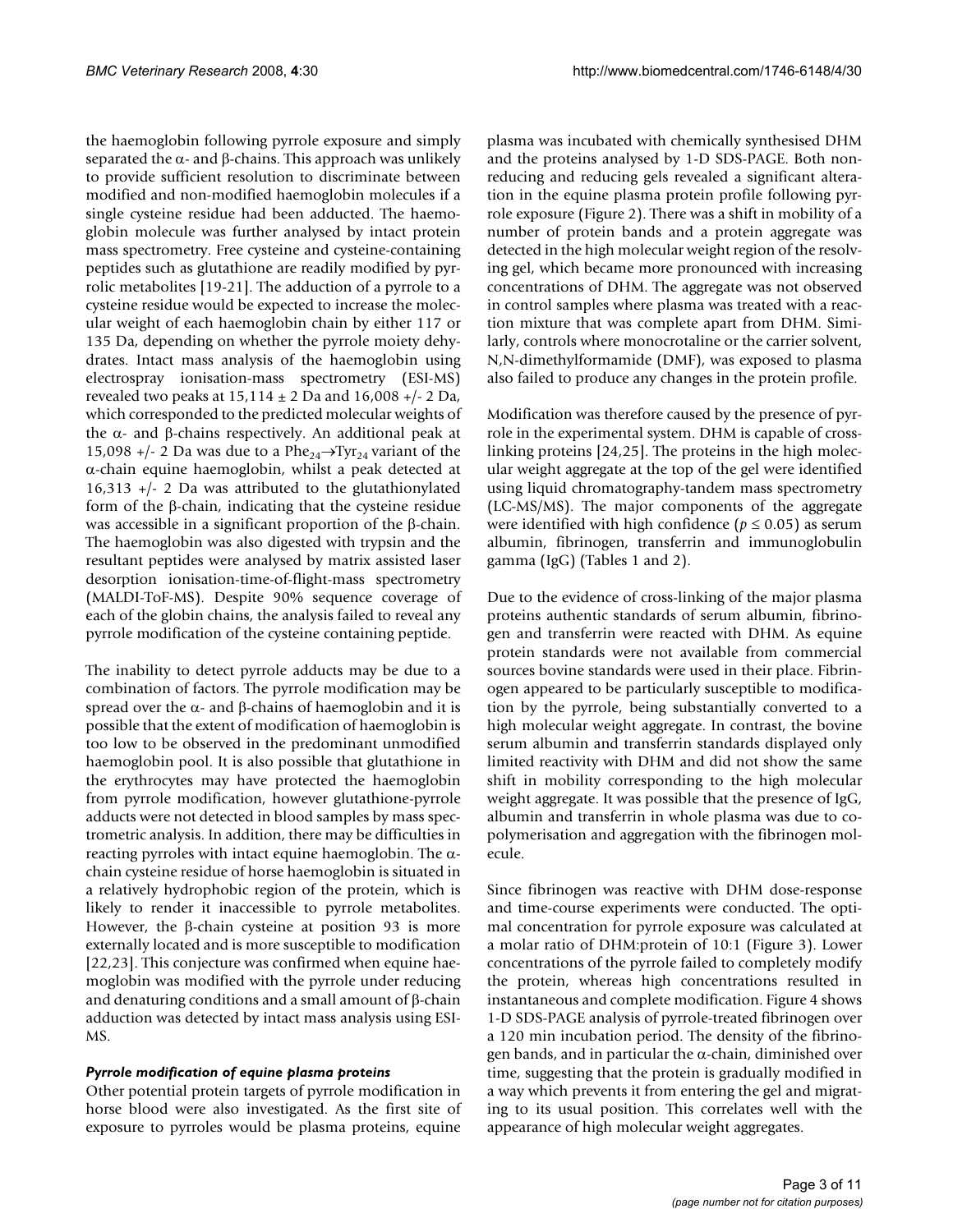

#### Figure 2

**The effect of pyrrole exposure on equine plasma protein profile**. Equine plasma was reacted with 10–100 molar excess of DHM for 60 min at room temperature. Control horse plasma was treated with a reaction mixture that was complete apart from DHM. Proteins were separated by 1-D SDS-PAGE on 7.5% (w/v) gels under (A) non-reducing and (B) reducing conditions. Gels were stained with Coomassie brilliant blue. High molecular weight aggregates are evident in pyrrole treated lanes from both gels. Proteins identifications are detailed in Tables 1 and 2.

All of the cysteine residues in fibrinogen maintain the tertiary structure of the protein through disulphide bonds. In principle these oxidised cysteines residues would not be available to react with an alkylating agent such as pyrrole, and modification of amino acid residues other than cysteine may have occurred. Tentative identifications of pyrrole modified peptides were made from MALDI-ToF-MS analysis of in-gel and in-solution tryptic digests of the fibrinogen aggregate, however, additional mass spectrometric analysis using LC-MS/MS was unable to confirm the site pyrrole modification. This may occur due to the fact that the covalent linkage between the pyrrole and amino acid residues may not be stable to conditions of analysis by mass spectrometry [26,27]. The formation of specific pyrrole derived fragment ions can vary depending on the amino acid adducted and the surrounding peptide sequence. Pyrrole modification also disrupts the normal peptide fragmentation [28] complicating the ability to obtain sequence information from modified peptides.

#### *Western blotting of pyrrole modified plasma proteins*

In order to further investigate the response of plasma proteins with DHM, western blots were performed using antibodies to equine fibrinogen. After exposure to DHM, the fibrinogen α-chain band was no longer observed. Western blots using antibodies to equine serum albumin and transferrin indicated that albumin was modified to a lesser extent following DHM exposure, whereas the transferrin demonstrated no reactivity with pyrrole. A doseresponse study revealed that the fibrinogen aggregation is initiated when an approximate sixty-fold molar excess of pyrrole is added to plasma (Figure 5).

#### **Conclusion**

Although ragwort poisoning is recognised as a threat to equidae, the true extent of this threat cannot be assessed in the absence of a definitive and specific test for exposure to the toxin. At present, clinical tests are focused on a more generalised manifestation of hepatic damage. The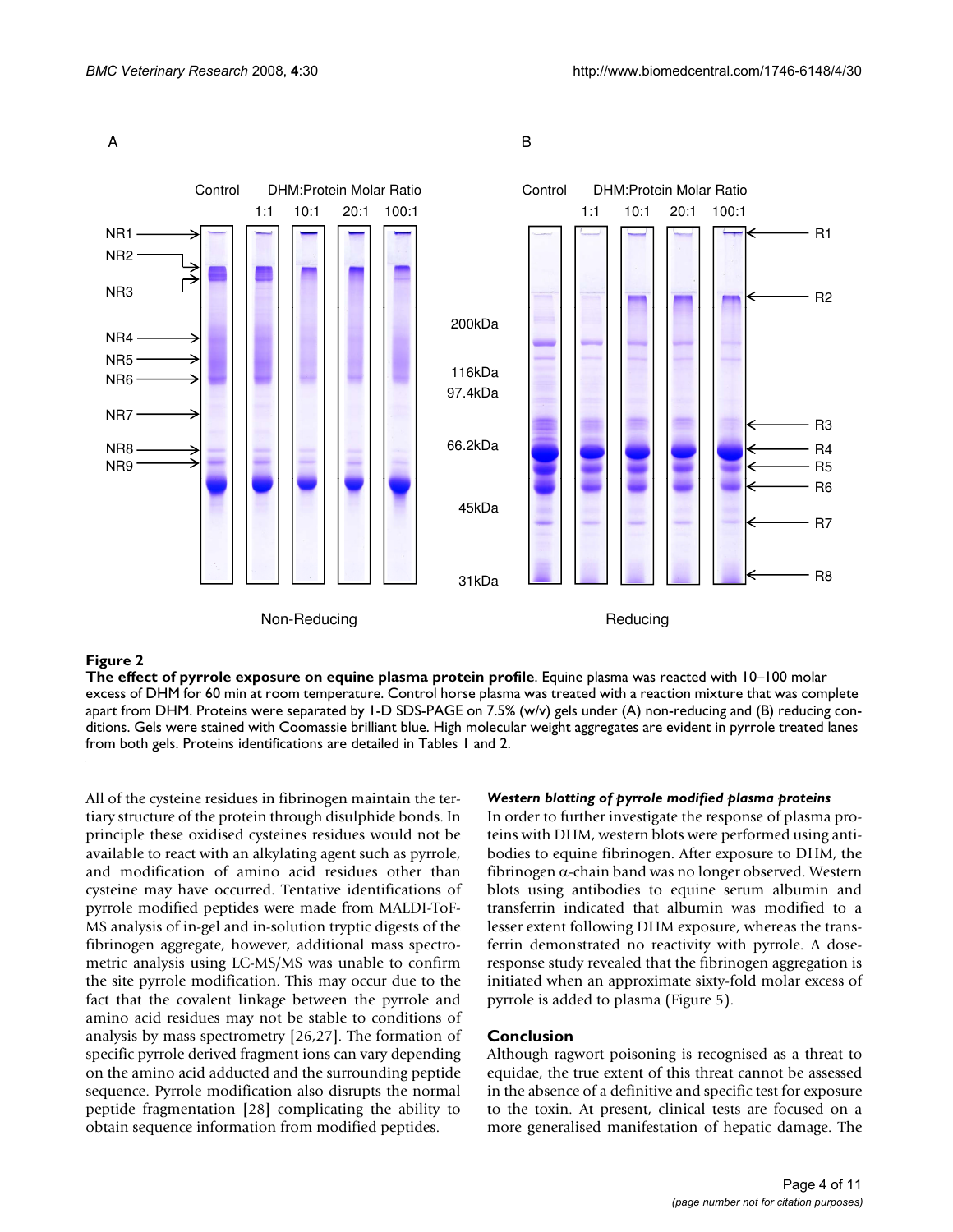| CAA52194<br>NRI<br>Serum albumin<br>70.6<br>5.95<br>403 (44)<br>41<br>34<br>AAC67561<br>$\overline{7}$<br>49.6<br>6.45<br>138(44)<br>$\mathbf{H}$<br>Fibrinogen A $\alpha$ chain<br>(fragment)<br>8.04<br>15<br>CAC44763<br>37.0<br>147(44)<br>20<br>Immunoglobulin gamma 4<br>heavy chain constant region<br>(fragment)<br>7.70<br>Immunoglobulin gamma 7<br>AAS18414<br>36.3<br>109(44)<br>$\overline{13}$<br>heavy chain<br>AAS18415<br>36.2<br>7.71<br>15<br>Immunoglobulin gamma 4<br>106 (44)<br>heavy chain<br>5<br>Transferrin<br>AAA63684<br>80.3<br>6.83<br>6<br>102(44)<br>NR <sub>2</sub><br>CAA52194<br>5.95<br>Serum albumin<br>70.6<br>477 (45)<br>34<br>41<br>5.52<br>AAU09792<br>50.1<br>372 (45)<br>24<br>44<br>Immunoglobulin mu<br>8.35<br>9<br>31<br>Lambda immunoglobulin<br>AAA50978<br>17.7<br>165(45)<br>(fragment)<br>7<br>Fibronectin<br>AAC48614<br>58. I<br>5.91<br>3<br>124(45)<br>NR3<br><b>AAC67561</b><br>42<br>45<br>49.6<br>6.45<br>Fibrinogen A $\alpha$ chain<br>754 (44)<br>(fragment)<br>CAA52194<br>5.95<br>22<br>Serum albumin<br>68.6<br>265 (44)<br>24<br>Equus caballus<br>CAA33562<br>5.54<br>Fibrinogen $\gamma$ B chain<br>50.8<br>121(44)<br>6<br>6<br><b>Bos taurus</b><br>15<br>32<br>NR4<br>AAA50978<br>17.4<br>8.35<br>274 (44)<br>Lamba Immunoglobulin<br>(fragment)<br>20<br>CAC86340<br>35.9<br>5.95<br>28<br>Immunoglobulin gamma 5<br>272 (44)<br>heavy chain constant region<br>(fragment)<br>7.68<br>7<br>17<br>CAC44624<br>37.4<br>270 (44)<br>Immunoglobulin gamma 1<br>heavy chain constant region<br>(fragment)<br>CAA52194<br>5.95<br>22<br>Serum albumin<br>68.6<br>265 (44)<br>24<br>NR <sub>5</sub><br>CAC44624<br>37.4<br>7.68<br>554 (44)<br>26<br>34<br>Immunoglobulin gamma I<br>heavy chain constant region<br>(fragment)<br>AAG01011<br>5.70<br>27<br>Immunoglobulin G heavy<br>47.6<br>30<br>411 (44)<br>chain (fragment)<br>NR <sub>6</sub><br>CAA52194<br>5.95<br>70.6<br>717 (44)<br>59<br>48<br>Serum albumin<br>7.71<br>59<br>Immunoglobulin gamma 4<br>AAS18415<br>36.2<br>463 (44)<br>٠<br>heavy chain<br>AAS18414<br>36.3<br>7.70<br>454 (44)<br>56<br>Immunoglobulin gamma 7<br>heavy chain<br>CAC44763<br>37.0<br>8.04<br>374 (44)<br>46<br>37<br>Immunoglobulin gamma 4<br>heavy chain constant region<br>(fragment)<br>Lambda immunoglobulin<br>AAA50978<br>7.7<br>8.35<br>337(44)<br>52<br>(fragment)<br>15<br>NR7<br>Gelsolin<br>Q28372<br>80.9<br>5.58<br>20<br>354(44)<br>Transferrin<br>31<br>NR8<br>AAA63684<br>6.83<br>27<br>80.3<br>421 (44)<br>5.64<br>Carboxylesterase  <br>AAH21150<br>63.0<br>114(44)<br>6<br>6<br>NR9<br>Transferrin<br>AAA63684<br>51<br>80.3<br>6.83<br>665 (44)<br>32<br>5.23<br>AAC83412<br>47.1<br>7<br>8<br>$\alpha$ -l-antitrypsin<br>150(44) |  | Band No. Protein Identification | Accession No. M <sub>r</sub> (kDa) |      | pl   | MOWSE Score <sup>a</sup><br>$(p \le 0.05)$ | No. of Peptides<br>Matched | % Coverage <sup>b</sup> | <b>Species</b> |
|-------------------------------------------------------------------------------------------------------------------------------------------------------------------------------------------------------------------------------------------------------------------------------------------------------------------------------------------------------------------------------------------------------------------------------------------------------------------------------------------------------------------------------------------------------------------------------------------------------------------------------------------------------------------------------------------------------------------------------------------------------------------------------------------------------------------------------------------------------------------------------------------------------------------------------------------------------------------------------------------------------------------------------------------------------------------------------------------------------------------------------------------------------------------------------------------------------------------------------------------------------------------------------------------------------------------------------------------------------------------------------------------------------------------------------------------------------------------------------------------------------------------------------------------------------------------------------------------------------------------------------------------------------------------------------------------------------------------------------------------------------------------------------------------------------------------------------------------------------------------------------------------------------------------------------------------------------------------------------------------------------------------------------------------------------------------------------------------------------------------------------------------------------------------------------------------------------------------------------------------------------------------------------------------------------------------------------------------------------------------------------------------------------------------------------------------------------------------------------------------------------------------------------------------------------------------------------------------------------------------------------------------------------------------------------------------------------------------------------------------------------------------------|--|---------------------------------|------------------------------------|------|------|--------------------------------------------|----------------------------|-------------------------|----------------|
|                                                                                                                                                                                                                                                                                                                                                                                                                                                                                                                                                                                                                                                                                                                                                                                                                                                                                                                                                                                                                                                                                                                                                                                                                                                                                                                                                                                                                                                                                                                                                                                                                                                                                                                                                                                                                                                                                                                                                                                                                                                                                                                                                                                                                                                                                                                                                                                                                                                                                                                                                                                                                                                                                                                                                                         |  |                                 |                                    |      |      |                                            |                            |                         | Equus caballus |
|                                                                                                                                                                                                                                                                                                                                                                                                                                                                                                                                                                                                                                                                                                                                                                                                                                                                                                                                                                                                                                                                                                                                                                                                                                                                                                                                                                                                                                                                                                                                                                                                                                                                                                                                                                                                                                                                                                                                                                                                                                                                                                                                                                                                                                                                                                                                                                                                                                                                                                                                                                                                                                                                                                                                                                         |  |                                 |                                    |      |      |                                            |                            |                         | Equus caballus |
|                                                                                                                                                                                                                                                                                                                                                                                                                                                                                                                                                                                                                                                                                                                                                                                                                                                                                                                                                                                                                                                                                                                                                                                                                                                                                                                                                                                                                                                                                                                                                                                                                                                                                                                                                                                                                                                                                                                                                                                                                                                                                                                                                                                                                                                                                                                                                                                                                                                                                                                                                                                                                                                                                                                                                                         |  |                                 |                                    |      |      |                                            |                            |                         | Equus caballus |
|                                                                                                                                                                                                                                                                                                                                                                                                                                                                                                                                                                                                                                                                                                                                                                                                                                                                                                                                                                                                                                                                                                                                                                                                                                                                                                                                                                                                                                                                                                                                                                                                                                                                                                                                                                                                                                                                                                                                                                                                                                                                                                                                                                                                                                                                                                                                                                                                                                                                                                                                                                                                                                                                                                                                                                         |  |                                 |                                    |      |      |                                            |                            |                         | Equus caballus |
|                                                                                                                                                                                                                                                                                                                                                                                                                                                                                                                                                                                                                                                                                                                                                                                                                                                                                                                                                                                                                                                                                                                                                                                                                                                                                                                                                                                                                                                                                                                                                                                                                                                                                                                                                                                                                                                                                                                                                                                                                                                                                                                                                                                                                                                                                                                                                                                                                                                                                                                                                                                                                                                                                                                                                                         |  |                                 |                                    |      |      |                                            |                            |                         | Equus caballus |
|                                                                                                                                                                                                                                                                                                                                                                                                                                                                                                                                                                                                                                                                                                                                                                                                                                                                                                                                                                                                                                                                                                                                                                                                                                                                                                                                                                                                                                                                                                                                                                                                                                                                                                                                                                                                                                                                                                                                                                                                                                                                                                                                                                                                                                                                                                                                                                                                                                                                                                                                                                                                                                                                                                                                                                         |  |                                 |                                    |      |      |                                            |                            |                         | Equus caballus |
|                                                                                                                                                                                                                                                                                                                                                                                                                                                                                                                                                                                                                                                                                                                                                                                                                                                                                                                                                                                                                                                                                                                                                                                                                                                                                                                                                                                                                                                                                                                                                                                                                                                                                                                                                                                                                                                                                                                                                                                                                                                                                                                                                                                                                                                                                                                                                                                                                                                                                                                                                                                                                                                                                                                                                                         |  |                                 |                                    |      |      |                                            |                            |                         | Equus caballus |
|                                                                                                                                                                                                                                                                                                                                                                                                                                                                                                                                                                                                                                                                                                                                                                                                                                                                                                                                                                                                                                                                                                                                                                                                                                                                                                                                                                                                                                                                                                                                                                                                                                                                                                                                                                                                                                                                                                                                                                                                                                                                                                                                                                                                                                                                                                                                                                                                                                                                                                                                                                                                                                                                                                                                                                         |  |                                 |                                    |      |      |                                            |                            |                         | Equus caballus |
|                                                                                                                                                                                                                                                                                                                                                                                                                                                                                                                                                                                                                                                                                                                                                                                                                                                                                                                                                                                                                                                                                                                                                                                                                                                                                                                                                                                                                                                                                                                                                                                                                                                                                                                                                                                                                                                                                                                                                                                                                                                                                                                                                                                                                                                                                                                                                                                                                                                                                                                                                                                                                                                                                                                                                                         |  |                                 |                                    |      |      |                                            |                            |                         | Equus caballus |
|                                                                                                                                                                                                                                                                                                                                                                                                                                                                                                                                                                                                                                                                                                                                                                                                                                                                                                                                                                                                                                                                                                                                                                                                                                                                                                                                                                                                                                                                                                                                                                                                                                                                                                                                                                                                                                                                                                                                                                                                                                                                                                                                                                                                                                                                                                                                                                                                                                                                                                                                                                                                                                                                                                                                                                         |  |                                 |                                    |      |      |                                            |                            |                         | Equus caballus |
|                                                                                                                                                                                                                                                                                                                                                                                                                                                                                                                                                                                                                                                                                                                                                                                                                                                                                                                                                                                                                                                                                                                                                                                                                                                                                                                                                                                                                                                                                                                                                                                                                                                                                                                                                                                                                                                                                                                                                                                                                                                                                                                                                                                                                                                                                                                                                                                                                                                                                                                                                                                                                                                                                                                                                                         |  |                                 |                                    |      |      |                                            |                            |                         | Equus caballus |
|                                                                                                                                                                                                                                                                                                                                                                                                                                                                                                                                                                                                                                                                                                                                                                                                                                                                                                                                                                                                                                                                                                                                                                                                                                                                                                                                                                                                                                                                                                                                                                                                                                                                                                                                                                                                                                                                                                                                                                                                                                                                                                                                                                                                                                                                                                                                                                                                                                                                                                                                                                                                                                                                                                                                                                         |  |                                 |                                    |      |      |                                            |                            |                         |                |
|                                                                                                                                                                                                                                                                                                                                                                                                                                                                                                                                                                                                                                                                                                                                                                                                                                                                                                                                                                                                                                                                                                                                                                                                                                                                                                                                                                                                                                                                                                                                                                                                                                                                                                                                                                                                                                                                                                                                                                                                                                                                                                                                                                                                                                                                                                                                                                                                                                                                                                                                                                                                                                                                                                                                                                         |  |                                 |                                    |      |      |                                            |                            |                         |                |
|                                                                                                                                                                                                                                                                                                                                                                                                                                                                                                                                                                                                                                                                                                                                                                                                                                                                                                                                                                                                                                                                                                                                                                                                                                                                                                                                                                                                                                                                                                                                                                                                                                                                                                                                                                                                                                                                                                                                                                                                                                                                                                                                                                                                                                                                                                                                                                                                                                                                                                                                                                                                                                                                                                                                                                         |  |                                 |                                    |      |      |                                            |                            |                         |                |
|                                                                                                                                                                                                                                                                                                                                                                                                                                                                                                                                                                                                                                                                                                                                                                                                                                                                                                                                                                                                                                                                                                                                                                                                                                                                                                                                                                                                                                                                                                                                                                                                                                                                                                                                                                                                                                                                                                                                                                                                                                                                                                                                                                                                                                                                                                                                                                                                                                                                                                                                                                                                                                                                                                                                                                         |  |                                 |                                    |      |      |                                            |                            |                         | Equus caballus |
|                                                                                                                                                                                                                                                                                                                                                                                                                                                                                                                                                                                                                                                                                                                                                                                                                                                                                                                                                                                                                                                                                                                                                                                                                                                                                                                                                                                                                                                                                                                                                                                                                                                                                                                                                                                                                                                                                                                                                                                                                                                                                                                                                                                                                                                                                                                                                                                                                                                                                                                                                                                                                                                                                                                                                                         |  |                                 |                                    |      |      |                                            |                            |                         | Equus caballus |
|                                                                                                                                                                                                                                                                                                                                                                                                                                                                                                                                                                                                                                                                                                                                                                                                                                                                                                                                                                                                                                                                                                                                                                                                                                                                                                                                                                                                                                                                                                                                                                                                                                                                                                                                                                                                                                                                                                                                                                                                                                                                                                                                                                                                                                                                                                                                                                                                                                                                                                                                                                                                                                                                                                                                                                         |  |                                 |                                    |      |      |                                            |                            |                         | Equus caballus |
|                                                                                                                                                                                                                                                                                                                                                                                                                                                                                                                                                                                                                                                                                                                                                                                                                                                                                                                                                                                                                                                                                                                                                                                                                                                                                                                                                                                                                                                                                                                                                                                                                                                                                                                                                                                                                                                                                                                                                                                                                                                                                                                                                                                                                                                                                                                                                                                                                                                                                                                                                                                                                                                                                                                                                                         |  |                                 |                                    |      |      |                                            |                            |                         | Equus caballus |
|                                                                                                                                                                                                                                                                                                                                                                                                                                                                                                                                                                                                                                                                                                                                                                                                                                                                                                                                                                                                                                                                                                                                                                                                                                                                                                                                                                                                                                                                                                                                                                                                                                                                                                                                                                                                                                                                                                                                                                                                                                                                                                                                                                                                                                                                                                                                                                                                                                                                                                                                                                                                                                                                                                                                                                         |  |                                 |                                    |      |      |                                            |                            |                         | Equus caballus |
|                                                                                                                                                                                                                                                                                                                                                                                                                                                                                                                                                                                                                                                                                                                                                                                                                                                                                                                                                                                                                                                                                                                                                                                                                                                                                                                                                                                                                                                                                                                                                                                                                                                                                                                                                                                                                                                                                                                                                                                                                                                                                                                                                                                                                                                                                                                                                                                                                                                                                                                                                                                                                                                                                                                                                                         |  |                                 |                                    |      |      |                                            |                            |                         | Equus caballus |
|                                                                                                                                                                                                                                                                                                                                                                                                                                                                                                                                                                                                                                                                                                                                                                                                                                                                                                                                                                                                                                                                                                                                                                                                                                                                                                                                                                                                                                                                                                                                                                                                                                                                                                                                                                                                                                                                                                                                                                                                                                                                                                                                                                                                                                                                                                                                                                                                                                                                                                                                                                                                                                                                                                                                                                         |  |                                 |                                    |      |      |                                            |                            |                         | Equus caballus |
|                                                                                                                                                                                                                                                                                                                                                                                                                                                                                                                                                                                                                                                                                                                                                                                                                                                                                                                                                                                                                                                                                                                                                                                                                                                                                                                                                                                                                                                                                                                                                                                                                                                                                                                                                                                                                                                                                                                                                                                                                                                                                                                                                                                                                                                                                                                                                                                                                                                                                                                                                                                                                                                                                                                                                                         |  |                                 |                                    |      |      |                                            |                            |                         | Equus caballus |
|                                                                                                                                                                                                                                                                                                                                                                                                                                                                                                                                                                                                                                                                                                                                                                                                                                                                                                                                                                                                                                                                                                                                                                                                                                                                                                                                                                                                                                                                                                                                                                                                                                                                                                                                                                                                                                                                                                                                                                                                                                                                                                                                                                                                                                                                                                                                                                                                                                                                                                                                                                                                                                                                                                                                                                         |  |                                 |                                    |      |      |                                            |                            |                         | Equus caballus |
|                                                                                                                                                                                                                                                                                                                                                                                                                                                                                                                                                                                                                                                                                                                                                                                                                                                                                                                                                                                                                                                                                                                                                                                                                                                                                                                                                                                                                                                                                                                                                                                                                                                                                                                                                                                                                                                                                                                                                                                                                                                                                                                                                                                                                                                                                                                                                                                                                                                                                                                                                                                                                                                                                                                                                                         |  |                                 |                                    |      |      |                                            |                            |                         | Equus caballus |
|                                                                                                                                                                                                                                                                                                                                                                                                                                                                                                                                                                                                                                                                                                                                                                                                                                                                                                                                                                                                                                                                                                                                                                                                                                                                                                                                                                                                                                                                                                                                                                                                                                                                                                                                                                                                                                                                                                                                                                                                                                                                                                                                                                                                                                                                                                                                                                                                                                                                                                                                                                                                                                                                                                                                                                         |  |                                 |                                    |      |      |                                            |                            |                         | Equus caballus |
|                                                                                                                                                                                                                                                                                                                                                                                                                                                                                                                                                                                                                                                                                                                                                                                                                                                                                                                                                                                                                                                                                                                                                                                                                                                                                                                                                                                                                                                                                                                                                                                                                                                                                                                                                                                                                                                                                                                                                                                                                                                                                                                                                                                                                                                                                                                                                                                                                                                                                                                                                                                                                                                                                                                                                                         |  |                                 |                                    |      |      |                                            |                            |                         | Equus caballus |
|                                                                                                                                                                                                                                                                                                                                                                                                                                                                                                                                                                                                                                                                                                                                                                                                                                                                                                                                                                                                                                                                                                                                                                                                                                                                                                                                                                                                                                                                                                                                                                                                                                                                                                                                                                                                                                                                                                                                                                                                                                                                                                                                                                                                                                                                                                                                                                                                                                                                                                                                                                                                                                                                                                                                                                         |  |                                 |                                    |      |      |                                            |                            |                         | Equus caballus |
|                                                                                                                                                                                                                                                                                                                                                                                                                                                                                                                                                                                                                                                                                                                                                                                                                                                                                                                                                                                                                                                                                                                                                                                                                                                                                                                                                                                                                                                                                                                                                                                                                                                                                                                                                                                                                                                                                                                                                                                                                                                                                                                                                                                                                                                                                                                                                                                                                                                                                                                                                                                                                                                                                                                                                                         |  |                                 |                                    |      |      |                                            |                            |                         | Mus musculus   |
|                                                                                                                                                                                                                                                                                                                                                                                                                                                                                                                                                                                                                                                                                                                                                                                                                                                                                                                                                                                                                                                                                                                                                                                                                                                                                                                                                                                                                                                                                                                                                                                                                                                                                                                                                                                                                                                                                                                                                                                                                                                                                                                                                                                                                                                                                                                                                                                                                                                                                                                                                                                                                                                                                                                                                                         |  |                                 |                                    |      |      |                                            |                            |                         | Equus caballus |
|                                                                                                                                                                                                                                                                                                                                                                                                                                                                                                                                                                                                                                                                                                                                                                                                                                                                                                                                                                                                                                                                                                                                                                                                                                                                                                                                                                                                                                                                                                                                                                                                                                                                                                                                                                                                                                                                                                                                                                                                                                                                                                                                                                                                                                                                                                                                                                                                                                                                                                                                                                                                                                                                                                                                                                         |  |                                 |                                    |      |      |                                            |                            |                         | Equus caballus |
|                                                                                                                                                                                                                                                                                                                                                                                                                                                                                                                                                                                                                                                                                                                                                                                                                                                                                                                                                                                                                                                                                                                                                                                                                                                                                                                                                                                                                                                                                                                                                                                                                                                                                                                                                                                                                                                                                                                                                                                                                                                                                                                                                                                                                                                                                                                                                                                                                                                                                                                                                                                                                                                                                                                                                                         |  | Serum albumin                   | AAV28861                           | 70.5 | 5.89 | 95 (44)                                    | 8                          | 12                      | Equus asinus   |

**Table 1: Identification of proteins from equine plasma in non-reducing 1-D SDS-PAGE. The plasma proteins were identified using LC-MS/MS.** 

Proteins were identified on the basis of their MOWSE score using the MSDB database. Each band number refers to proteins identified in Figure 2A. a = MOWSE baseline significance score in brackets;  $b =$  for those with no percentage coverage value the database did not give this information.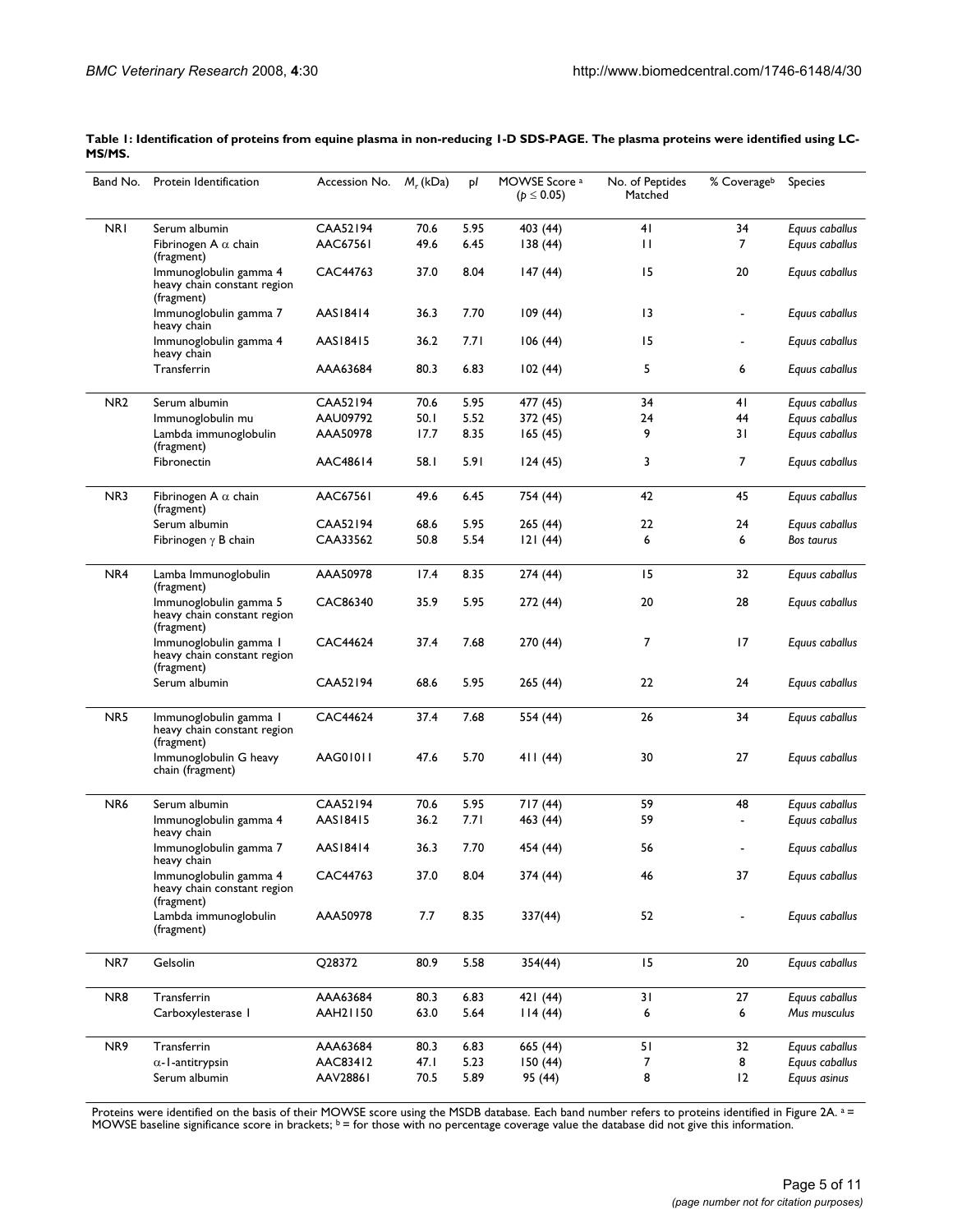poisoning is chronic and accumulative, and the emergence of symptoms may post date the exposure to the plant by weeks or even months. There is therefore a pressing need for a test that can assess the history of exposure. The most successful test used previously was based on qualitative assessment of adducts of the pyrrole with blood proteins [14,15]. Accordingly, an *in vitro* model system, not requiring deliberate exposure of horses to pyrrolizidine alkaloids, was developed to explore the specificity of adduction. Perhaps surprisingly, the highly abundant haemoglobin chains were not modified, which might reflect lack of availability of reactive side chains, or the inability of the pyrrole to survive for long enough in plasma to cross the erythrocyte membrane. Plasma proteins might therefore be targets for pyrrole modification, and the discovery that fibrinogen was modified is the first step towards such a specific test.

It is not known whether a protein-based analysis is more sensitive than a test based on measurement of pyrrole residues after release from proteins, or indeed, is sensitive enough for a routine analysis. However, the mass-shifted modification of fibrinogen chains is easily detected by western blotting, and could be readily performed in many laboratories, requiring minimal investment in equipment and using a commercially available antiserum. Because the test is based on a mass shift, a simple ELISA cannot be substituted, as this would not discriminate between the unmodified and modified fibrinogen chains. Deployment of this simple assessment may be of greatest value in identifying and establishing a pool of cases that can then be used to develop even more sensitive test, based on specific peptide modification or on direct detection of pyrrole moieties in a blood sample. Such a screening test may enable veterinarians to identify ragwort exposure and would therefore be an invaluable diagnostic tool with substantial welfare benefits.

#### **Methods**

#### *Experimental samples*

Whole blood was collected into lithium heparin tubes from horses by venepuncture as part of routine clinical investigations. Any surplus blood (approximately 10 mL) was used in this study. The blood was spun at 1,300 × *g* for 10 min and the plasma removed. Erythrocytes were then washed three times with isotonic phosphate buffered saline (10 mM phosphate, 140 mM NaCl, 2.6 mM KCl, pH 7.4) and lysed by adding five volumes of distilled water. Erythrocyte membranes were removed by centrifuging the haemolysate at 18,000 × *g* for 20 min.

Ethical statement: The study was performed in adherence to the University of Liverpool Animal Ethics Guidelines.

#### *Chemical synthesis of DHM*

DHM was synthesised by the chemical oxidation of monocrotaline [29,30]. Monocrotaline (10 mg, Sigma, Poole, UK) dissolved in 2 mL chloroform was added to 21 mg tetrabromo-1,2-benzoquinone (*o*-bromanil) (Sigma) dissolved in 2 mL chloroform and stirred for 2 min at room temperature. A mixture of sodium borohydride (3 mg) and sodium hydroxide (700 mg) dissolved in 2 mL distilled water was added to quench the reaction, resulting in a green precipitate. The lower organic layer was immediately collected, dried over anhydrous sodium sulphate, filtered through decolorising charcoal and concentrated to dryness under nitrogen gas. The DHM was then redissolved in DMF and used immediately. The approximate yield of DHM was 95–100%.

#### *Reaction of pyrrole with proteins*

The protein concentration of haemoglobin and plasma was determined using the Coomassie Plus Protein Assay (Pierce Biotechnology, Rockford, USA). To haemoglobin lysate (approximately 25 mg) or plasma (approximately 10 mg), DHM dissolved in DMF was added in molar ratios of between 1:1 and 100:1 DHM:protein. This was left mixing at room temperature for 60 min. Bovine fibrinogen, serum albumin and transferrin protein standards (Sigma) were dissolved at 1 mg/mL in 50 mM ammonium bicarbonate. DHM was added to a final molar ratio of 10:1 DHM:protein and left to react at room temperature for up to 120 min. The reaction of pyrrole with protein was halted at each time point by addition of an equal volume of 1 mg/mL glutathione in 50 mM ammonium bicarbonate. Multiple control plasma samples were analysed as follows: plasma treated with the reaction mixture without DHM; plasma treated with monocrotaline alone; and plasma treated with the carrier solvent, DMF. The approximate molecular weight used for calculating the molar ratios of DHM incubations of complete plasma was 55 kDa. Replicate experiments were performed on five separate occasions.

#### *1-D SDS-PAGE*

Plasma samples and protein standards (10 μg) were resolved at a constant potential of 200V through either 7.5 or 12.5% (w/v) polyacrylamide gels with 4% (w/v) stacking gel. The samples were boiled at 100°C for 5 min in a reducing buffer (125 mM Tris-HCl; 140 mM SDS; 20% (v/ v) glycerol; 200 mM dithiothreitol (DTT) and 30 mM bromophenol blue) or left at room temperature for 5 min in a non-reducing buffer (as for reducing buffer minus DTT) prior to loading. Gels were stained with Coomassie brilliant blue (Amersham Biosciences, Buckinghamshire, UK).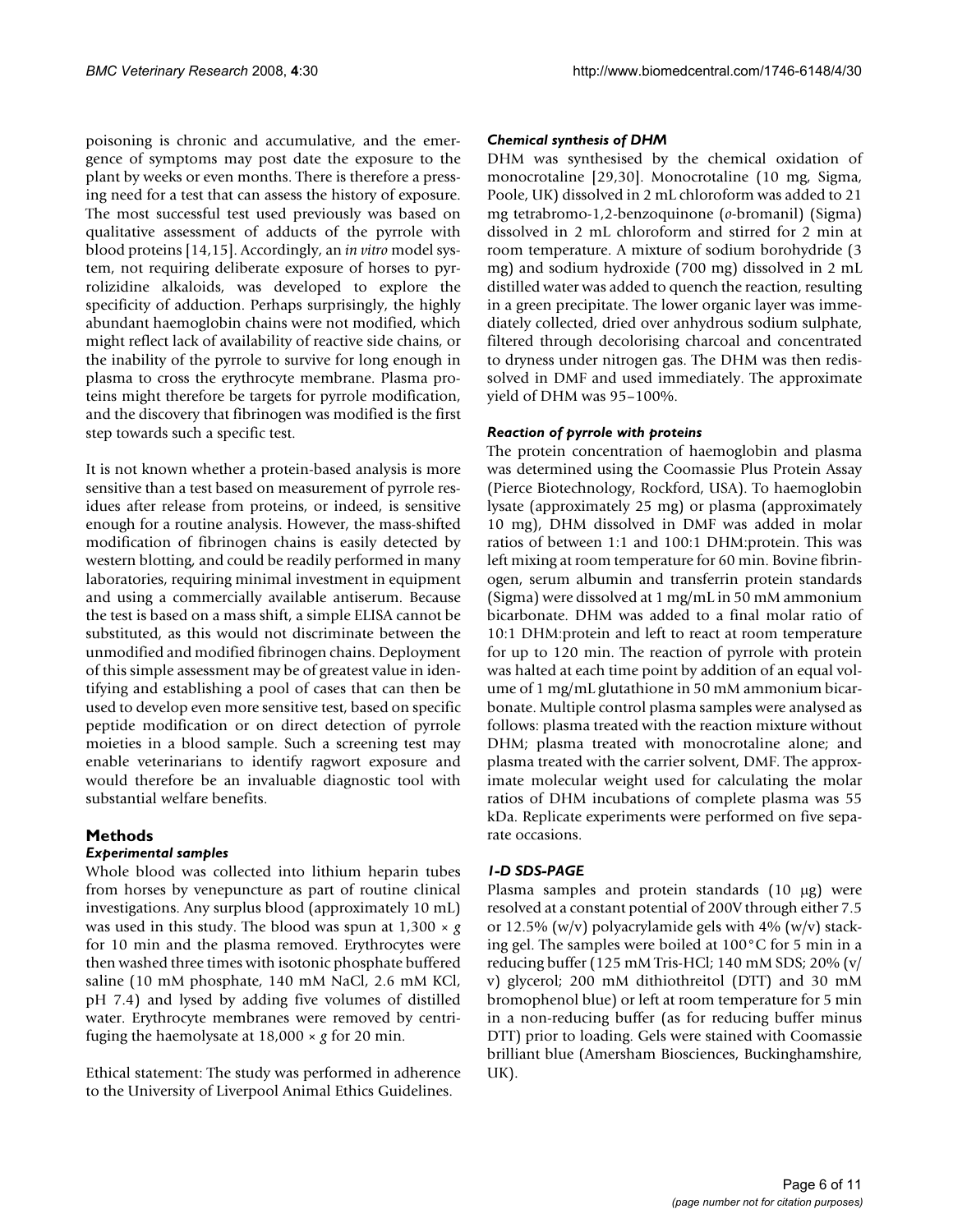**Table 2: Identification of proteins from equine plasma in reducing 1-D SDS-PAGE.** 

|                | Band No. Protein Identification                                     | Accession No. $M_r$ (kDa) |              | pl           | MOWSE Score <sup>a</sup><br>$(p \le 0.05)$ | No. of Peptides<br>Matched | % Coverageb          | <b>Species</b>                   |
|----------------|---------------------------------------------------------------------|---------------------------|--------------|--------------|--------------------------------------------|----------------------------|----------------------|----------------------------------|
| R <sub>1</sub> | Serum albumin<br>Immunoglobulin gamma 7<br>heavy chain              | CAA52194<br>AAS18414      | 70.5<br>36.3 | 5.95<br>7.70 | 437 (44)<br>132(44)                        | 48<br>8                    | 30<br>$\blacksquare$ | Equus caballus<br>Equus caballus |
|                | Immunoglobulin gamma 4<br>heavy chain                               | AAS18415                  | 36.2         | 7.71         | 127(44)                                    | 10                         |                      | Equus caballus                   |
|                | Fibrinogen A $\alpha$ chain<br>(fragment)                           | AAC67561                  | 49.6         | 6.45         | 49 (45)                                    | 3                          | 7                    | Equus caballus                   |
| R <sub>2</sub> | Serum albumin                                                       | <b>CAA52194</b>           | 70.6         | 5.95         | 639 (44)                                   | 39                         | 31                   | Equus caballus                   |
|                | Fibrinogen A $\alpha$ chain<br>(fragment)                           | AAC67561                  | 49.6         | 6.45         | 230 (44)                                   | 4                          | 9                    | Equus caballus                   |
|                | Immunoglobulin G heavy<br>chain (fragment)                          | AAG01011                  | 47.6         | 5.7          | 141(44)                                    | 8                          | 4                    | Equus caballus                   |
|                | Immunoglobulin G light<br>chain (fragment)                          | AAG01010                  | 24.5         | 6.4          | 141(44)                                    | 4                          | 9                    | Equus caballus                   |
|                | Apolipoprotein A-1                                                  | P02648                    | 30.2         | 5.2          | 94 (44)                                    | 6                          | 7                    | Canis familiaris                 |
| R3             | Transferrin                                                         | AAA63684                  | 80.3         | 6.83         | 685 (44)                                   | 47                         | 32                   | Equus caballus                   |
|                | Fibrinogen A $\alpha$ chain                                         | AAC67561                  | 49.6         | 6.45         | 195(44)                                    | 15                         | 26                   | Equus caballus                   |
|                | Serum albumin                                                       | CAA52194                  | 70.6         | 5.95         | 187(44)                                    | 16                         | 4                    | Equus caballus                   |
|                | Immunoglobulin mu                                                   | AAU09792                  | 50.I         | 5.52         | 127(44)                                    | 10                         | 16                   | Equus caballus                   |
| R4             | Serum albumin                                                       | AAV28861                  | 70.5         | 5.89         | 249 (45)                                   | 18                         | 16                   | Equus caballus                   |
|                | Fibrinogen A $\alpha$ chain                                         | <b>AAC67561</b>           | 49.6         | 6.45         | 50 (45)                                    | 3                          | 5                    | Equus caballus                   |
| R5             | Immunoglobulin gamma 7<br>heavy chain                               | AAS18414                  | 36.3         | 7.7          | 305 (44)                                   | 25                         |                      | Equus caballus                   |
|                | Immunoglobulin gamma 4<br>heavy chain constant<br>region (fragment) | CAC44763                  | 37.0         | 8.04         | 280 (44)                                   | 24                         | 32                   | Equus caballus                   |
|                | Immunoglobulin gamma 5<br>heavy chain constant                      | CAC86340                  | 36.4         | 5.95         | 256 (44)                                   | 24                         | 33                   | Equus caballus                   |
|                | region (fragment)<br>Immunoglobulin G heavy<br>chain (fragment)     | AAG01011                  | 47.6         | 5.7          | 256 (44)                                   | 22                         | 21                   | Equus caballus                   |
|                | Immunoglobulin gamma 4<br>heavy chain                               | AAS18415                  | 36.2         | 7.71         | 247(44)                                    | 24                         |                      | Equus caballus                   |
|                | Immunoglobulin gamma I<br>heavy chain constant<br>region (fragment) | CAC44624                  | 38.0         | 7.68         | 224 (44)                                   | П                          | 19                   | Equus caballus                   |
|                | Immunoglobulin gamma 6<br>heavy chain constant<br>region (fragment) | <b>CAC86341</b>           | 36.5         | 8.03         | 212(44)                                    | 13                         | 24                   | Equus caballus                   |
|                | Serum albumin                                                       | CAA52194                  | 70.6         | 5.95         | 92 (44)                                    | 6                          | 4                    | Equus caballus                   |
|                | Haptoglobin                                                         | CAA25267                  | 39.0         | 6.13         | 75 (45)                                    | 5                          |                      | Homo sapiens                     |
| R6             | Immunoglobulin gamma 7<br>heavy chain                               | AAS18414                  | 36.3         | 7.7          | 305 (44)                                   | 25                         |                      | Equus caballus                   |
|                | Immunoglobulin gamma 4<br>heavy chain constant<br>region (fragment) | CAC44763                  | 37.0         | 7.28         | 280 (44)                                   | 24                         | 32                   | Equus caballus                   |
|                | Immunoglobulin gamma 4<br>heavy chain                               | AAS18415                  | 36.2         | 7.71         | 247 (44)                                   | 24                         |                      |                                  |
|                | Immunoglobulin gamma 1<br>heavy chain constant<br>region (fragment) | CAC44624                  | 38.0         | 7.68         | 224 (44)                                   | П                          | 19                   | Equus caballus                   |
|                | Immunoglobulin gamma 6<br>heavy chain constant<br>region (fragment) | <b>CAC86341</b>           | 36.5         | 8.03         | 212(44)                                    | 13                         | 24                   | Equus caballus                   |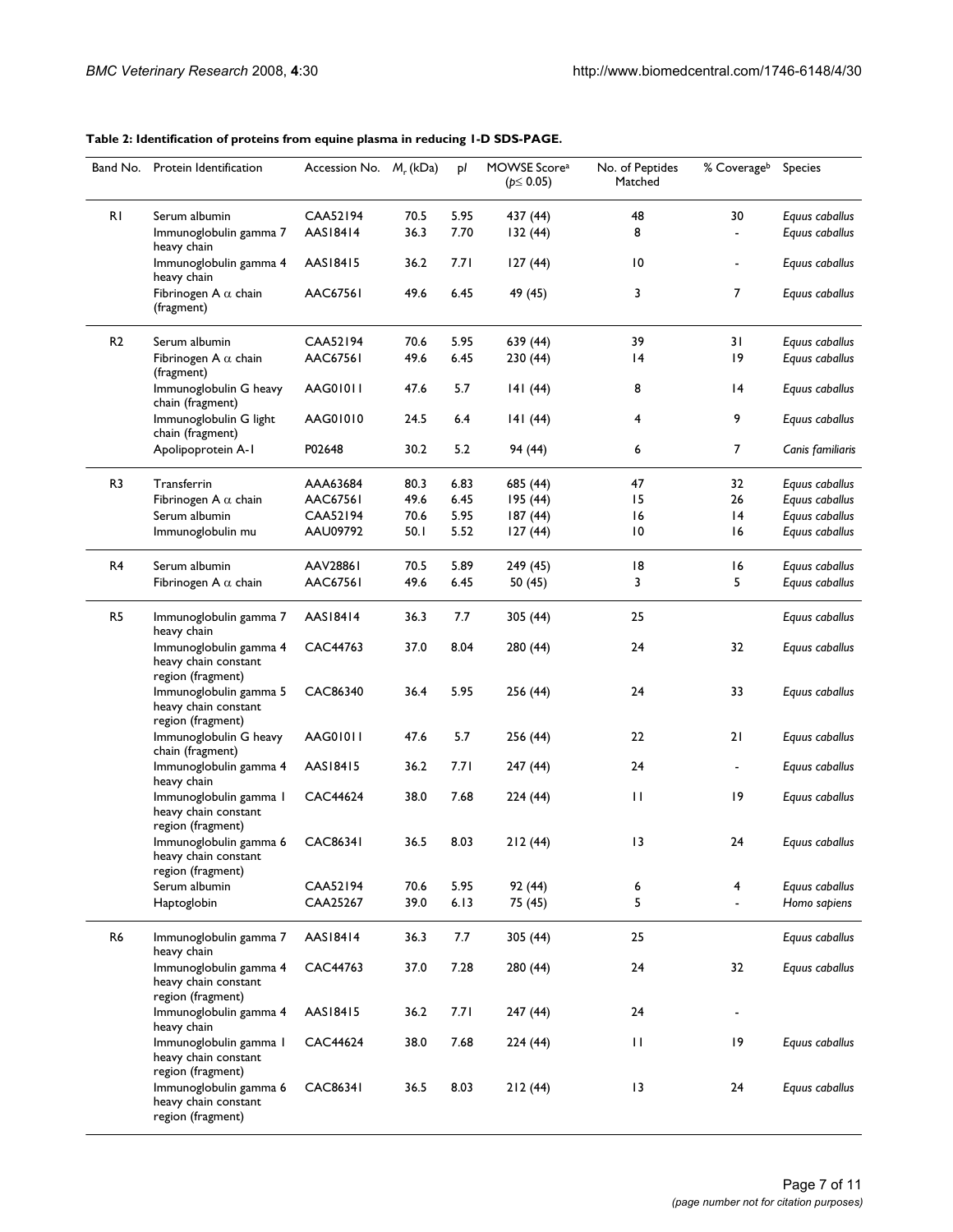| R7 |                | Immunoglobulin gamma 4<br>heavy chain                               | AAS18415 | 36.2 | 7.7 I | 93 (44)  |                 | 10 | Eguus caballus   |
|----|----------------|---------------------------------------------------------------------|----------|------|-------|----------|-----------------|----|------------------|
|    |                | Immunoglobulin gamma 4<br>heavy chain constant<br>region (fragment) | CAC44763 | 37.0 | 7.28  | 93 (44)  |                 | 10 | Eguus caballus   |
|    | R <sub>8</sub> | Apolipoprotein A-1                                                  | P02648   | 30.1 | 5.2   | 608(44)  | 36              | 27 | Canis familiaris |
|    |                | Lambda immunoglobulin<br>(fragment)                                 | AAA50978 | 17.6 | 8.35  | 295 (44) | $\overline{17}$ | 23 | Equus caballus   |
|    |                | Lambda immunoglobulin<br>(fragment)                                 | AAA50971 | 20.7 | 8.22  | 192(44)  |                 | 24 | Equus caballus   |
|    |                |                                                                     |          |      |       |          |                 |    |                  |

**Table 2: Identification of proteins from equine plasma in reducing 1-D SDS-PAGE.** *(Continued)*

The plasma proteins were identified using LC-MS/MS. Proteins were identified on the basis of their MOWSE score using the MSDB database. Each band number refers to proteins identified in Figure 2B.  $a =$  MOWSE baseline significance score in brackets;  $b =$  for those with no percentage coverage value the database did not give this information.

#### *Digestion of proteins with trypsin*

Gel plugs from protein bands of interest were excised and the proteins were destained by repeated incubation in a solution of 50 mM ammonium bicarbonate in 50%  $(v/v)$ acetonitrile at 37°C for 20 min. When preparing samples for the detection of pyrrole modifications the gel plugs were dehydrated with acetonitrile and allowed to air dry. For protein identification, the plugs were additionally washed in 50 mM ammonium bicarbonate and incubated in 10 mM DTT at 37°C. After 30 min the supernatant was discarded, 55 mM iodoacetamide was added and the incubation was continued in the dark for 60 min. In all cases, gel plugs were digested with 10  $\mu$ L of trypsin (10 ng/ $\mu$ L) in 50 mM ammonium bicarbonate. In-solution digestion of protein samples was performed in 50 mM ammonium bicarbonate with trypsin (10  $\mu$ g/ $\mu$ L) at a ratio of protein:trypsin 50:1.

#### *Intact mass analysis by ESI-MS*

Intact mass analysis of haemoglobin was performed using ESI-MS on a Q-ToF Micro tandem mass spectrometer (Waters, Manchester, UK), equipped with a nanospray source. All analyses were performed in positive ion mode. Proteins were diluted to a concentration of 1 μM with acetonitrile/water (50/50, v/v) containing 0.1% (v/v) formic acid and directly infused into the ESI source at a flow rate of 0.5 μL/min. Data were acquired between *m/z* 500– 2000. Typically 20 scans were combined into a single spectrum, which was subsequently deconvoluted using MaxENT 1 maximum entropy software (Waters). Mass spectra were processed between 15,000 and 17,000 Da at 1 Da/channel.

#### *Peptide mass fingerprinting by MALDI-ToF-MS*

Peptide analysis of protein (haemoglobin) digestion products was performed in positive ion mode on a M@LDI R mass spectrometer (Waters, Manchester, UK). The instrument was calibrated for each batch of analysis using a standard mix containing *des*-arg bradykinin (*M*<sup>r</sup> 903.47), neurotensin (M<sub>r</sub> 1671.92), adrenocorticotrophic hormone (*M*r 2464.20) and insulin-β chain (*M*r 3493.65). All standards were purchased from Sigma (Poole, UK).



#### DHM:Protein Molar Ratio

#### **Figure 3**

**The effect of pyrrole concentration on fibrinogen standard**. Varying concentrations of DHM were incubated with a bovine fibrinogen standard, which was then analysed using reducing 1-D SDS-PAGE for 120 mins at room temperature. The proteins were separated on 7.5% (w/v) gels and visualised with Coomassie brilliant blue. Higher concentrations of DHM caused the modification of fibrinogen, whereas lower concentrations showed no effect. The  $\alpha$ -  $\beta$ - and γ-chains of bovine fibrinogen are labelled. Key: - = control reaction mixture complete apart from DHM; + = reaction mixture containing DHM.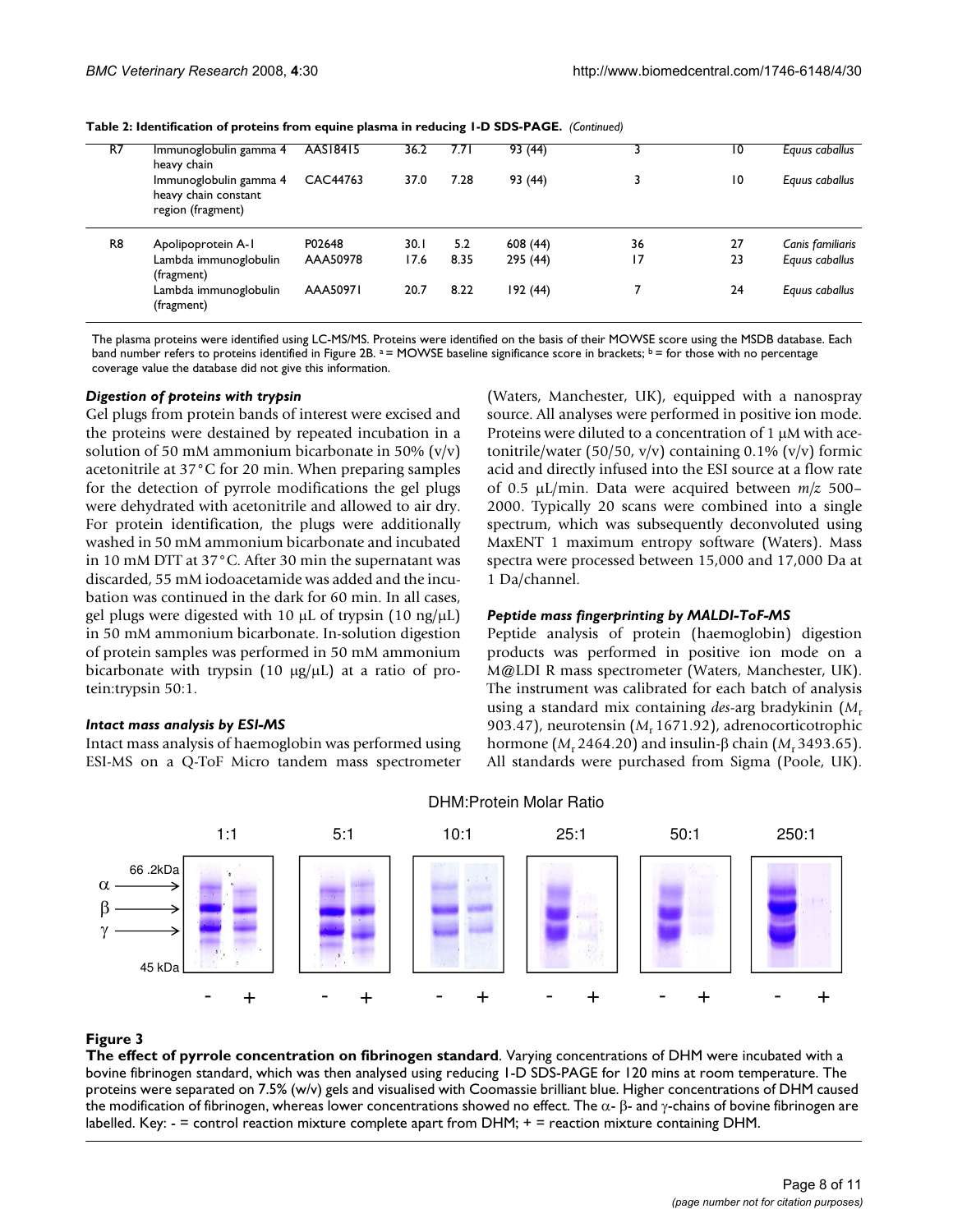

#### Figure 4

**Time-course of pyrrole modification of fibrinogen standard**. DHM was added to a bovine fibrinogen standard at a 10 molar excess. Aliquots were taken between 0 and 120 min post pyrrole addition and analysed by 1-D SDS-PAGE. Protein samples were mixed with reducing sample buffer and analysed on a 7.5% (w/v) gel. The gel was stained with Coomassie brilliant blue. From 30 min onwards the density of the fibrinogen bands, in particular the  $\alpha$ -chain, appear to be diminished after reaction with the pyrrole. Key: - = control reaction mixture complete apart from DHM; + = reaction mixture containing DHM.

Samples were mixed 1:1 with a saturated solution of  $\alpha$ cyano-4-hydroxy cinnamic acid in 50% v/v ACN 0.1% v/ v trifluroacetic acid and 2 μL of the resultant mixture were spotted onto a MALDI target. MALDI spectra were acquired over the *m/z* range 800–4000. Proteins were identified from their peptide mass fingerprints by manual



#### Figure 5

**Monitoring the effect of pyrrole exposure on equine plasma fibrinogen using western blotting**. Equine plasma was reacted with varying concentrations of DHM for 60 min at room temperature. Control plasma was treated with a reaction mixture that was complete apart from DHM. Samples were analysed by 1-D SDS-PAGE and proteins were blotted onto nitrocellulose membranes and blocked overnight before probing with an anti-equine fibrinogen antibody. Blots were then incubated with an alkaline phosphatase linked secondary antibody and developed. Migration of fibrinogen α-chain was evident following the exposure of a large excess of pyrrole.

searching using a locally implemented MASCOT server version 1.9 <http://www.matrixscience.com>against the MSDB and SWISS-PROT databases. Initial search parameters allowed a mass tolerance of  $\pm$  250 ppm, a variable trypsin missed cleavage, carbamidomethyl modification of cysteine residues and variable oxidation of methionine. The taxonomic search space was restricted to *Chordata*.

#### *LC-MS/MS analysis*

Plasma proteins were identified by LC-MS/MS analysis of peptide digests using an LTQ ion-trap mass spectrometer (Thermo-Electron, Hemel Hempstead, UK) equipped with a nanospray electrospray ionisation source coupled to a Ultimate 3000 nanoLC system (Dionex, Camberley, UK). The LTQ was calibrated using a 500 fmol/ $\mu$ L solution of human [Glu<sup>1</sup>]-fibropeptide B (M<sub>r</sub> 1570.62). The samples were initially desalted and concentrated on a C18 PepMap pre-column (5 mm  $\times$  300  $\mu$ m i.d.) (Dionex) prior to separation on a C18 PepMap column (15 cm × 75 μm i.d.) (Dionex). The column was equilibrated in  $0.1\%$  (v/ v) formic acid (FA) at a flow rate of 0.3 μl/min. Peptides (20 μL) were then loaded and washed for 5 min at the same flow rate prior to being eluted with a linear gradient of 0–100% (v/v) acetonitrile/0.1% (v/v) FA over 50 min at a flow rate of 0.2  $\mu$ L/min. All analyses were in positive ion mode. MS/MS spectra were acquired in the data dependant mode. Doubly or triply charged peptide ions were identified from a survey scan (*m/z* 400–1500), following which the top three individual precursor ions were automatically selected for fragmentation using the "tripleplay" mode. The spectral data were converted to DTA files using the SEQUEST search engine. The merged DTA files were then used to search a locally implemented MASCOT server version 1.9 against the MSDB databases. Search parameters allowed a peptide tolerance of  $\pm$  200 ppm,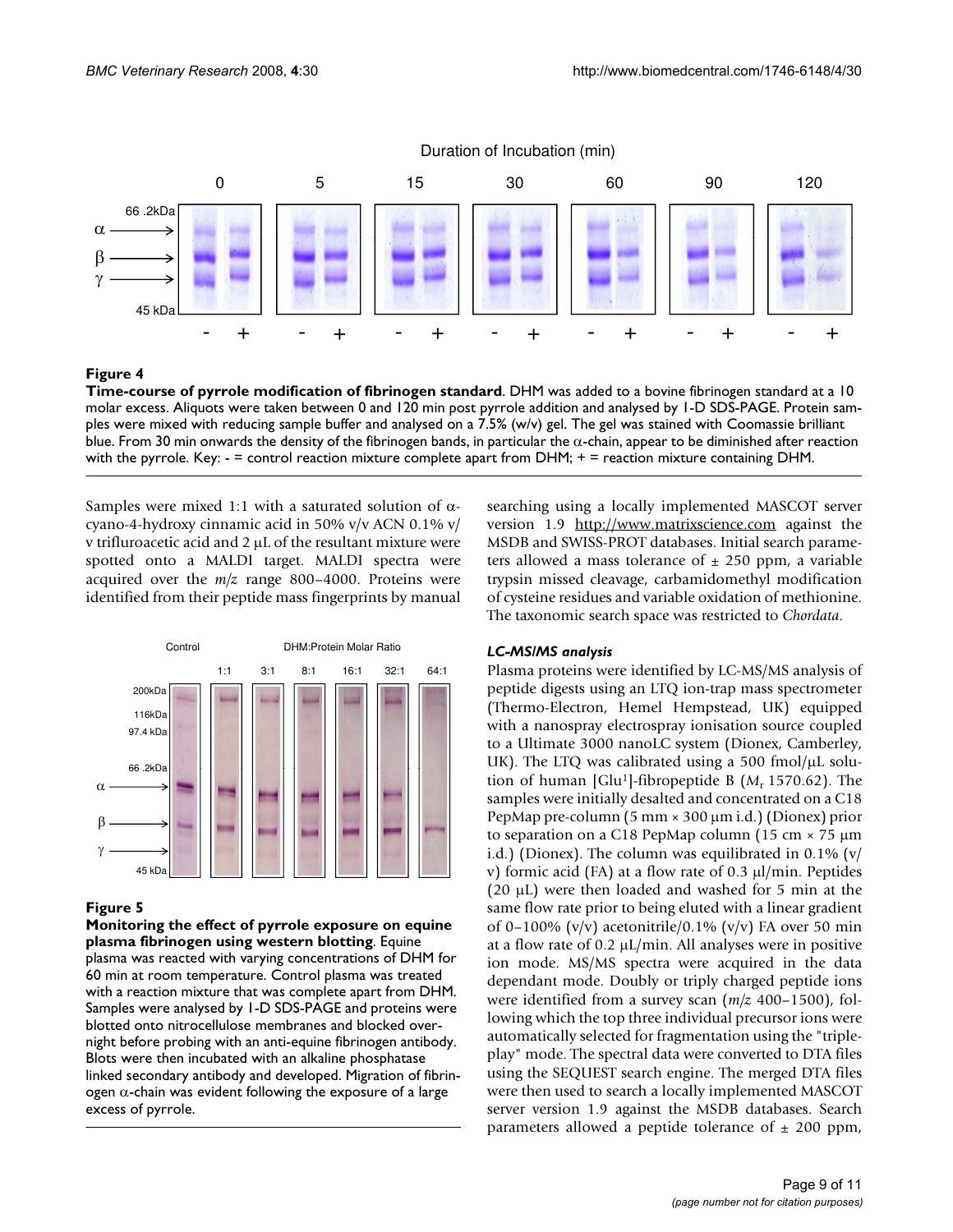MS/MS tolerance of  $\pm$  0.8 Da, up to one missed trypsin cleavage and with carbamidomethylation of cysteine residues and oxidation of methionine as variable modifications. The taxonomic search space was restricted to *Chordata*.

#### *Western blotting*

The identity of proteins was confirmed using western blotting. Equine plasma was incubated with DHM as described above and the proteins were separated using 1- D SDS-PAGE. The proteins were transferred to a 0.2 μm nitrocellulose membrane (Schleicher & Schuell, Dassel, Germany) at 200 mA for 120 min. The blot was probed with a 1:50,000 dilution of rabbit (polyclonal) anti- (equine) fibrinogen (Affiland, Belgium) for 120 min at room temperature. To detect transferrin and albumin in equine plasma rabbit anti-equine transferrin and rabbit anti-equine albumin antibodies (Bethyl Laboratories, Cambridge, UK) were used respectively. Each blot was incubated for 60 min with a 1:5000 dilution of goat antirabbit IgG (whole molecule) alkaline phosphatase-conjugated secondary antibody (Sigma). The blot was developed with 5-bromo-4-chloro-3-indolyl phosphate/nitro blue tetrazolium until colour developed, after which the substrate was decanted and the blots rinsed with water.

#### **Authors' contributions**

REM performed the pyrrole modification experiments, protein characterisation analysis and co-wrote the manuscript. DCK participated in the design of the study, obtained the horse blood samples and contributed to the manuscript drafting. JBM contributed to the study design and revision of the manuscript. RJB conceived the study, participated in the data interpretation and critically evaluated the manuscript. PDW managed the study, contributed to the interpretation of the data and led the manuscript preparation. All authors read and approved the final manuscript.

#### **Acknowledgements**

The authors gratefully acknowledge the support of The Horse Trust and the large number of benefactors who contributed funds to this study.

#### **References**

- 1. Mendel VE, Witt MR, Gitchell BS, Gribble DN, Rogers QR, Segall HJ, Knight HD: **[Pyrrolizidine alkaloid-induced liver disease in](http://www.ncbi.nlm.nih.gov/entrez/query.fcgi?cmd=Retrieve&db=PubMed&dopt=Abstract&list_uids=3377320) [horses: an early diagnosis.](http://www.ncbi.nlm.nih.gov/entrez/query.fcgi?cmd=Retrieve&db=PubMed&dopt=Abstract&list_uids=3377320)** *Am J Vet Res* 1988, **49:**572-578.
- 2. West HJ: **[Clinical and pathological studies in horses with](http://www.ncbi.nlm.nih.gov/entrez/query.fcgi?cmd=Retrieve&db=PubMed&dopt=Abstract&list_uids=8706647) [hepatic disease.](http://www.ncbi.nlm.nih.gov/entrez/query.fcgi?cmd=Retrieve&db=PubMed&dopt=Abstract&list_uids=8706647)** *Equine Vet J* 1996, **28:**146-156.
- 3. Mattocks AR: **[Chemistry and toxicology of pyrrolizidine alka](http://www.ncbi.nlm.nih.gov/entrez/query.fcgi?cmd=Retrieve&db=PubMed&dopt=Abstract&list_uids=3708724)[loids.](http://www.ncbi.nlm.nih.gov/entrez/query.fcgi?cmd=Retrieve&db=PubMed&dopt=Abstract&list_uids=3708724)** London , Academic Press; 1986.
- 4. Cheeke PR: **[Toxicity and metabolism of pyrrolizidine alka](http://www.ncbi.nlm.nih.gov/entrez/query.fcgi?cmd=Retrieve&db=PubMed&dopt=Abstract&list_uids=3049495)[loids.](http://www.ncbi.nlm.nih.gov/entrez/query.fcgi?cmd=Retrieve&db=PubMed&dopt=Abstract&list_uids=3049495)** *J Anim Sci* 1988, **66:**2343-2350.
- 5. Stegelmeier BL, Edgar JA, Colegate SM, Gardner DR, Schoch TK, Coulombe RA, Molyneux RJ: **[Pyrrolizidine alkaloid plants,](http://www.ncbi.nlm.nih.gov/entrez/query.fcgi?cmd=Retrieve&db=PubMed&dopt=Abstract&list_uids=10091131) [metabolism and toxicity.](http://www.ncbi.nlm.nih.gov/entrez/query.fcgi?cmd=Retrieve&db=PubMed&dopt=Abstract&list_uids=10091131)** *J Nat Toxins* 1999, **8:**95-116.
- 6. Witte L, Ernst L, Adam H, Hartmann T: **Chemotypes of two pyrrolizidine alkaloid-containing Senecio species.** *Phytochemistry* 1992, **31:**559-565.
- 7. Macel M, Vrieling K, Klinkhamer PG: **[Variation in pyrrolizidine](http://www.ncbi.nlm.nih.gov/entrez/query.fcgi?cmd=Retrieve&db=PubMed&dopt=Abstract&list_uids=15081286) [alkaloid patterns of Senecio jacobaea.](http://www.ncbi.nlm.nih.gov/entrez/query.fcgi?cmd=Retrieve&db=PubMed&dopt=Abstract&list_uids=15081286)** *Phytochemistry* 2004, **65:**865-873.
- 8. Williams DE, Reed RL, Kedzierski B, Dannan GA, Guengerich FP, Buhler DR: **[Bioactivation and detoxication of the pyrrolizidine](http://www.ncbi.nlm.nih.gov/entrez/query.fcgi?cmd=Retrieve&db=PubMed&dopt=Abstract&list_uids=2571477) [alkaloid senecionine by cytochrome P-450 enzymes in rat](http://www.ncbi.nlm.nih.gov/entrez/query.fcgi?cmd=Retrieve&db=PubMed&dopt=Abstract&list_uids=2571477) [liver.](http://www.ncbi.nlm.nih.gov/entrez/query.fcgi?cmd=Retrieve&db=PubMed&dopt=Abstract&list_uids=2571477)** *Drug Metab Dispos* 1989, **17:**387-392.
- 9. Glowaz SL, Michnika M, Huxtable RJ: **[Detection of a reactive pyr](http://www.ncbi.nlm.nih.gov/entrez/query.fcgi?cmd=Retrieve&db=PubMed&dopt=Abstract&list_uids=1641851)[role in the hepatic metabolism of the pyrrolizidine alkaloid,](http://www.ncbi.nlm.nih.gov/entrez/query.fcgi?cmd=Retrieve&db=PubMed&dopt=Abstract&list_uids=1641851) [monocrotaline.](http://www.ncbi.nlm.nih.gov/entrez/query.fcgi?cmd=Retrieve&db=PubMed&dopt=Abstract&list_uids=1641851)** *Toxicol Appl Pharmacol* 1992, **115:**168-173.
- 10. Reed RL, Ahern KG, Pearson GD, Buhler DR: **[Crosslinking of DNA](http://www.ncbi.nlm.nih.gov/entrez/query.fcgi?cmd=Retrieve&db=PubMed&dopt=Abstract&list_uids=3402032) [by dehydroretronecine, a metabolite of pyrrolizidine alka](http://www.ncbi.nlm.nih.gov/entrez/query.fcgi?cmd=Retrieve&db=PubMed&dopt=Abstract&list_uids=3402032)[loids.](http://www.ncbi.nlm.nih.gov/entrez/query.fcgi?cmd=Retrieve&db=PubMed&dopt=Abstract&list_uids=3402032)** *Carcinogenesis* 1988, **9:**1355-1361.
- 11. Kim HY, Stermitz FR, Molyneux RJ, Wilson DW, Taylor D, Coulombe RA Jr.: **[Structural influences on pyrrolizidine alkaloid-induced](http://www.ncbi.nlm.nih.gov/entrez/query.fcgi?cmd=Retrieve&db=PubMed&dopt=Abstract&list_uids=8378933) [cytopathology.](http://www.ncbi.nlm.nih.gov/entrez/query.fcgi?cmd=Retrieve&db=PubMed&dopt=Abstract&list_uids=8378933)** *Toxicol Appl Pharmacol* 1993, **122:**61-69.
- 12. Estep JE, Lame MW, Morin D, Jones AD, Wilson DW, Segall HJ: **[\[14C\]monocrotaline kinetics and metabolism in the rat.](http://www.ncbi.nlm.nih.gov/entrez/query.fcgi?cmd=Retrieve&db=PubMed&dopt=Abstract&list_uids=1673386)** *Drug Metab Dispos* 1991, **19:**135-139.
- 13. Pan LC, Lame MW, Morin D, Wilson DW, Segall HJ: **[Red blood cells](http://www.ncbi.nlm.nih.gov/entrez/query.fcgi?cmd=Retrieve&db=PubMed&dopt=Abstract&list_uids=1909819) [augment transport of reactive metabolites of monocrotaline](http://www.ncbi.nlm.nih.gov/entrez/query.fcgi?cmd=Retrieve&db=PubMed&dopt=Abstract&list_uids=1909819) from liver to lung in isolated and tandem liver and lung prep[arations.](http://www.ncbi.nlm.nih.gov/entrez/query.fcgi?cmd=Retrieve&db=PubMed&dopt=Abstract&list_uids=1909819)** *Toxicol Appl Pharmacol* 1991, **110:**336-346.
- 14. Mattocks AR, Jukes R: [Recovery of the pyrrolic nucleus of pyr](http://www.ncbi.nlm.nih.gov/entrez/query.fcgi?cmd=Retrieve&db=PubMed&dopt=Abstract&list_uids=2369787)**[rolizidine alkaloid metabolites from sulphur conjugates in](http://www.ncbi.nlm.nih.gov/entrez/query.fcgi?cmd=Retrieve&db=PubMed&dopt=Abstract&list_uids=2369787) [tissues and body fluids.](http://www.ncbi.nlm.nih.gov/entrez/query.fcgi?cmd=Retrieve&db=PubMed&dopt=Abstract&list_uids=2369787)** *Chem Biol Interact* 1990, **75:**225-239.
- 15. Mattocks AR, Jukes R: **[Detection of sulphur-conjugated pyrrolic](http://www.ncbi.nlm.nih.gov/entrez/query.fcgi?cmd=Retrieve&db=PubMed&dopt=Abstract&list_uids=1412522) [metabolites in blood and fresh or fixed liver tissue from rats](http://www.ncbi.nlm.nih.gov/entrez/query.fcgi?cmd=Retrieve&db=PubMed&dopt=Abstract&list_uids=1412522) [given a variety of toxic pyrrolizidine alkaloids.](http://www.ncbi.nlm.nih.gov/entrez/query.fcgi?cmd=Retrieve&db=PubMed&dopt=Abstract&list_uids=1412522)** *Toxicol Lett* 1992, **63:**47-55.
- Seawright AA, Hrdlicka J, Wright JD, Kerr DR, Mattocks AR, Jukes R: **[The identification of hepatotoxic pyrrolizidine alkaloid expo](http://www.ncbi.nlm.nih.gov/entrez/query.fcgi?cmd=Retrieve&db=PubMed&dopt=Abstract&list_uids=1858316)**sure in horses by the demonstration of sulphur-bound pyr**[rolic metabolites on their hemoglobin.](http://www.ncbi.nlm.nih.gov/entrez/query.fcgi?cmd=Retrieve&db=PubMed&dopt=Abstract&list_uids=1858316)** *Vet Hum Toxicol* 1991, **33:**286-287.
- 17. Seawright AA, Kelly WR, Hrdlicka J, McMahon P, Mattocks AR, Jukes R: **[Pyrrolizidine alkaloidosis in cattle due to Senecio species](http://www.ncbi.nlm.nih.gov/entrez/query.fcgi?cmd=Retrieve&db=PubMed&dopt=Abstract&list_uids=1957473) [in Australia.](http://www.ncbi.nlm.nih.gov/entrez/query.fcgi?cmd=Retrieve&db=PubMed&dopt=Abstract&list_uids=1957473)** *Vet Rec* 1991, **129:**198-199.
- 18. Winter H, Seawright AA, Hrdlicka J, Mattocks AR, Jukes R, Wangdi K, Gurung KB: **[Pyrrolizidine alkaloid poisoning of yaks: diagno](http://www.ncbi.nlm.nih.gov/entrez/query.fcgi?cmd=Retrieve&db=PubMed&dopt=Abstract&list_uids=8216101)[sis of pyrrolizidine alkaloid exposure by the demonstration](http://www.ncbi.nlm.nih.gov/entrez/query.fcgi?cmd=Retrieve&db=PubMed&dopt=Abstract&list_uids=8216101) of sulphur-conjugated pyrrolic metabolites of the alkaloid in [circulating haemoglobin.](http://www.ncbi.nlm.nih.gov/entrez/query.fcgi?cmd=Retrieve&db=PubMed&dopt=Abstract&list_uids=8216101)** *Aust Vet J* 1993, **70:**312-313.
- 19. Lame MW, Morin D, Jones AD, Segall HJ, Wilson DW: **[Isolation and](http://www.ncbi.nlm.nih.gov/entrez/query.fcgi?cmd=Retrieve&db=PubMed&dopt=Abstract&list_uids=2111054) [identification of a pyrrolic glutathione conjugate metabolite](http://www.ncbi.nlm.nih.gov/entrez/query.fcgi?cmd=Retrieve&db=PubMed&dopt=Abstract&list_uids=2111054) [of the pyrrolizidine alkaloid monocrotaline.](http://www.ncbi.nlm.nih.gov/entrez/query.fcgi?cmd=Retrieve&db=PubMed&dopt=Abstract&list_uids=2111054)** *Toxicol Lett* 1990, **51:**321-329.
- 20. Estep JE, Lame MW, Jones AD, Segall HJ: **[N-acetylcysteine-conju](http://www.ncbi.nlm.nih.gov/entrez/query.fcgi?cmd=Retrieve&db=PubMed&dopt=Abstract&list_uids=2123045)[gated pyrrole identified in rat urine following administration](http://www.ncbi.nlm.nih.gov/entrez/query.fcgi?cmd=Retrieve&db=PubMed&dopt=Abstract&list_uids=2123045) of two pyrrolizidine alkaloids, monocrotaline and senecio[nine.](http://www.ncbi.nlm.nih.gov/entrez/query.fcgi?cmd=Retrieve&db=PubMed&dopt=Abstract&list_uids=2123045)** *Toxicol Lett* 1990, **54:**61-69.
- 21. Reed RL, Miranda CL, Kedzierski B, Henderson MC, Buhler DR: **[Microsomal formation of a pyrrolic alcohol glutathione con](http://www.ncbi.nlm.nih.gov/entrez/query.fcgi?cmd=Retrieve&db=PubMed&dopt=Abstract&list_uids=1492424)[jugate of the pyrrolizidine alkaloid senecionine.](http://www.ncbi.nlm.nih.gov/entrez/query.fcgi?cmd=Retrieve&db=PubMed&dopt=Abstract&list_uids=1492424)** *Xenobiotica* 1992, **22:**1321-1327.
- 22. Lame MW, Jones AD, Morin D, Wilson DW, Segall HJ: **[Association](http://www.ncbi.nlm.nih.gov/entrez/query.fcgi?cmd=Retrieve&db=PubMed&dopt=Abstract&list_uids=9208177) [of dehydromonocrotaline with rat red blood cells.](http://www.ncbi.nlm.nih.gov/entrez/query.fcgi?cmd=Retrieve&db=PubMed&dopt=Abstract&list_uids=9208177)** *Chem Res Toxicol* 1997, **10:**694-701.
- 23. Khan I, Dantsker D, Samuni U, Friedman AJ, Bonaventura C, Manjula B, Acharya SA, Friedman JM: **[Beta 93 modified hemoglobin:](http://www.ncbi.nlm.nih.gov/entrez/query.fcgi?cmd=Retrieve&db=PubMed&dopt=Abstract&list_uids=11412112) [kinetic and conformational consequences.](http://www.ncbi.nlm.nih.gov/entrez/query.fcgi?cmd=Retrieve&db=PubMed&dopt=Abstract&list_uids=11412112)** *Biochemistry* 2001, **40:**7581-7592.
- Kim HY, Stermitz FR, Coulombe RA Jr.: **Pyrrolizidine alkaloid-**<br> **induced DNA-protein cross-links.** *Carcinogenesis* 1995, induced **DNA-protein** cross-links. **16:**2691-2697.
- 25. Coulombe RA Jr., Drew GL, Stermitz FR: **[Pyrrolizidine alkaloids](http://www.ncbi.nlm.nih.gov/entrez/query.fcgi?cmd=Retrieve&db=PubMed&dopt=Abstract&list_uids=9925804)** crosslink **DNA** with actin. **154:**198-202.
- 26. Lame MW, Jones AD, Wilson DW, Dunston SK, Segall HJ: **[Protein](http://www.ncbi.nlm.nih.gov/entrez/query.fcgi?cmd=Retrieve&db=PubMed&dopt=Abstract&list_uids=10875930) [targets of monocrotaline pyrrole in pulmonary artery](http://www.ncbi.nlm.nih.gov/entrez/query.fcgi?cmd=Retrieve&db=PubMed&dopt=Abstract&list_uids=10875930) [endothelial cells.](http://www.ncbi.nlm.nih.gov/entrez/query.fcgi?cmd=Retrieve&db=PubMed&dopt=Abstract&list_uids=10875930)** *J Biol Chem* 2000, **275:**29091-29099.
- 27. Lame MW, Jones AD, Wilson DW, Segall HJ: **[Monocrotaline pyr](http://www.ncbi.nlm.nih.gov/entrez/query.fcgi?cmd=Retrieve&db=PubMed&dopt=Abstract&list_uids=16222722)[role targets proteins with and without cysteine residues in](http://www.ncbi.nlm.nih.gov/entrez/query.fcgi?cmd=Retrieve&db=PubMed&dopt=Abstract&list_uids=16222722) the cytosol and membranes of human pulmonary artery [endothelial cells.](http://www.ncbi.nlm.nih.gov/entrez/query.fcgi?cmd=Retrieve&db=PubMed&dopt=Abstract&list_uids=16222722)** *Proteomics* 2005, **5:**4398-4413.